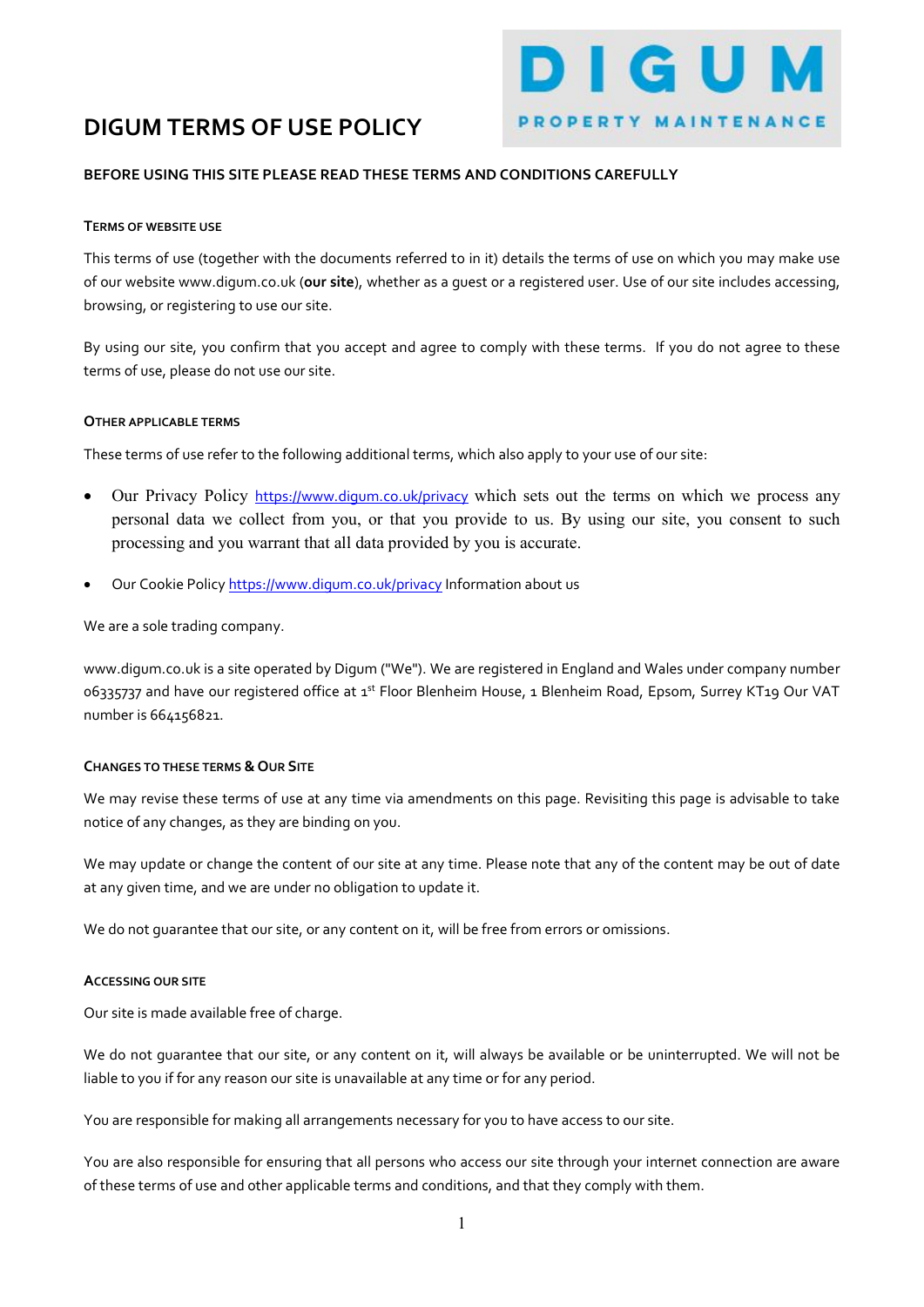Our site is directed to people residing in the United Kingdom. We do not represent that content available on or through our site is appropriate or available in other locations. If you choose to access our site from outside the United Kingdom, you do so at your own risk.

#### YOUR ACCOUNT AND PASSWORD

If you choose, or you are provided with, a user identification code, password or any other piece of information as part of our security procedures, you must treat such information as confidential. You must not disclose it to any third party.

We have the right to disable any user identification code or password, whether chosen by you or allocated by us, at any time, if in our reasonable opinion you have failed to comply with any of the provisions of these terms of use.

If you know or suspect that anyone other than you knows your user identification code or password, you must notify us at pj@diqum.co.uk

### Intellectual property rights

We are the owner or the licensee of all intellectual property rights in our site, and in the material published on it. Those works are protected by copyright laws and treaties around the world. All such rights are reserved.

You may print off one copy, and may download extracts, of any page(s) from our site for your personal use and you may draw the attention of others within your organisation to content posted on our site.

You must not modify the paper or digital copies of any materials you have printed off or downloaded in any way, and you must not use any illustrations, photographs, video or audio sequences or any graphics separately from any accompanying text.

Our status (and that of any identified contributors) as the authors of content on our site must always be acknowledged.

You must not use any part of the content on our site for commercial purposes without obtaining a licence to do so from us or our licensors.

If you print off, copy or download any part of our site in breach of these terms of use, your right to use our site will cease immediately and you must, at our option, return or destroy any copies of the materials you have made.

#### NO RELIANCE ON INFORMATION

The content on our site is provided for general information only. It is not intended to amount to advice on which you should rely. You must obtain professional or specialist advice before taking, or refraining from, any action on the basis of the content on our site.

Although we make reasonable efforts to update the information on our site, we make no representations, warranties or guarantees, whether express or implied, that the content on our site is accurate, complete or up-to-date.

## LIMITATION OF OUR LIABILITY

Nothing in these terms of use excludes or limits our liability for death or personal injury arising from our negligence, or our fraud or fraudulent misrepresentation, or any other liability that cannot be excluded or limited by English law.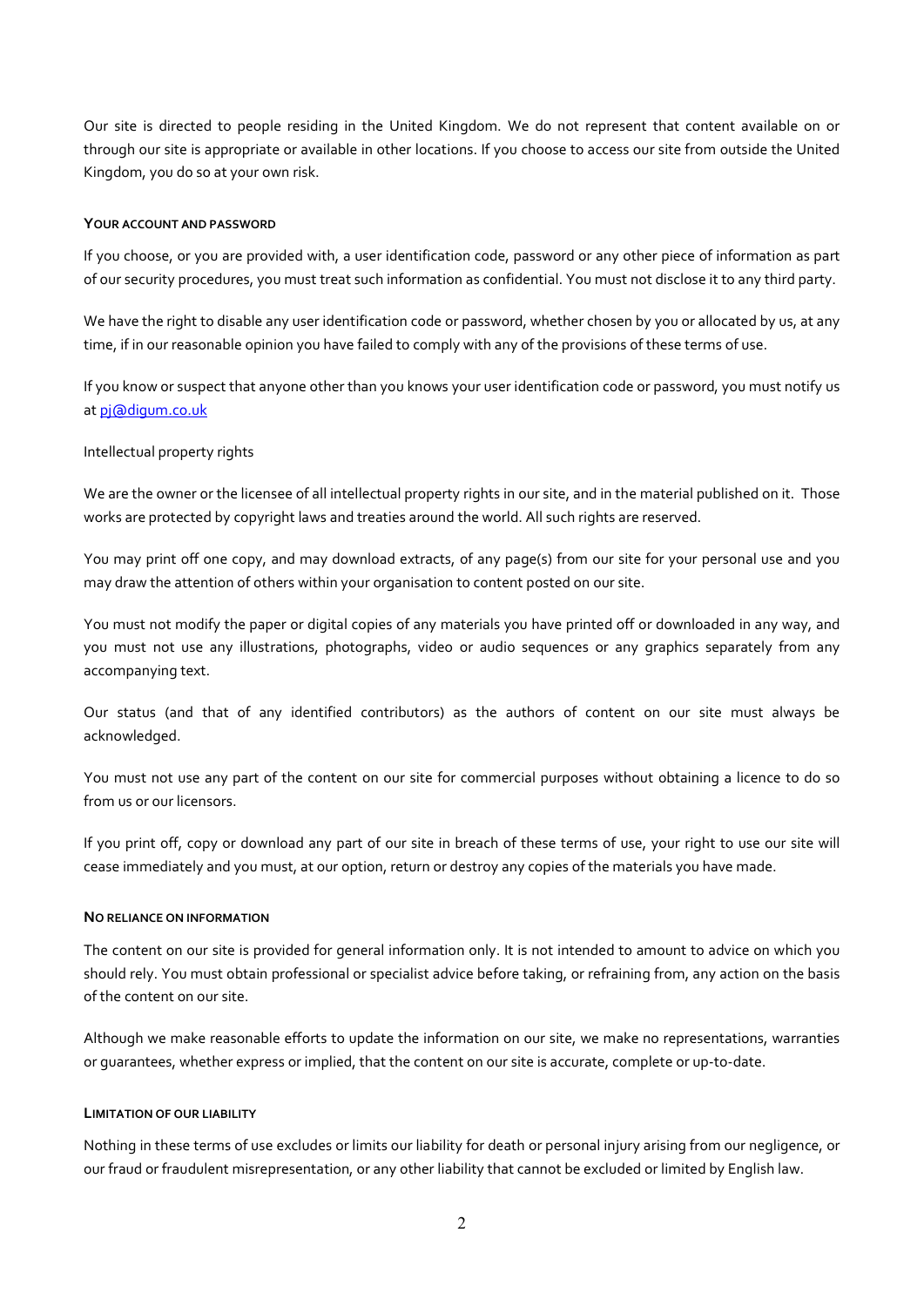To the extent permitted by law, we exclude all conditions, warranties, representations or other terms which may apply to our site or any content on it, whether express or implied.

We will not be liable to any user for any loss or damage, whether in contract, tort (including negligence), breach of statutory duty, or otherwise, even if foreseeable, arising under or in connection with:

- use of, or inability to use, our site; or
- use of or reliance on any content displayed on our site.

If you are a business user, please note that in particular, we will not be liable for:

- loss of profits, sales, business, or revenue;
- business interruption;
- loss of anticipated savings;
- loss of business opportunity, goodwill or reputation; or
- any indirect or consequential loss or damage.

If you are a consumer user, please note that we only provide our site for domestic and private use. You agree not to use our site for any commercial or business purposes, and we have no liability to you for any loss of profit, loss of business, business interruption, or loss of business opportunity.

We will not be liable for any loss or damage caused by a virus, distributed denial-of-service attack, or other technologically harmful material that may infect your computer equipment, computer programs, data or other proprietary material due to your use of our site or to your downloading of any content on it, or on any website linked to it.

We assume no responsibility for the content of websites linked on our site. Such links should not be interpreted as endorsement by us of those linked websites. We will not be liable for any loss or damage that may arise from your use of them.

Different limitations and exclusions of liability will apply to liability arising as a result of the supply of any goods by use to you, which will be set out in our Terms and conditions of supply.

#### VIRUSES

We do not guarantee that our site will be secure or free from bugs or viruses.

You are responsible for configuring your information technology, computer programmes and platform in order to access our site. You should use your own virus protection software.

You must not misuse our site by knowingly introducing viruses, trojans, worms, logic bombs or other material which is malicious or technologically harmful. You must not attempt to gain unauthorised access to our site, the server on which our site is stored or any server, computer or database connected to our site. You must not attack our site via a denial-of-service attack or a distributed denial-of service attack. By breaching this provision, you would commit a